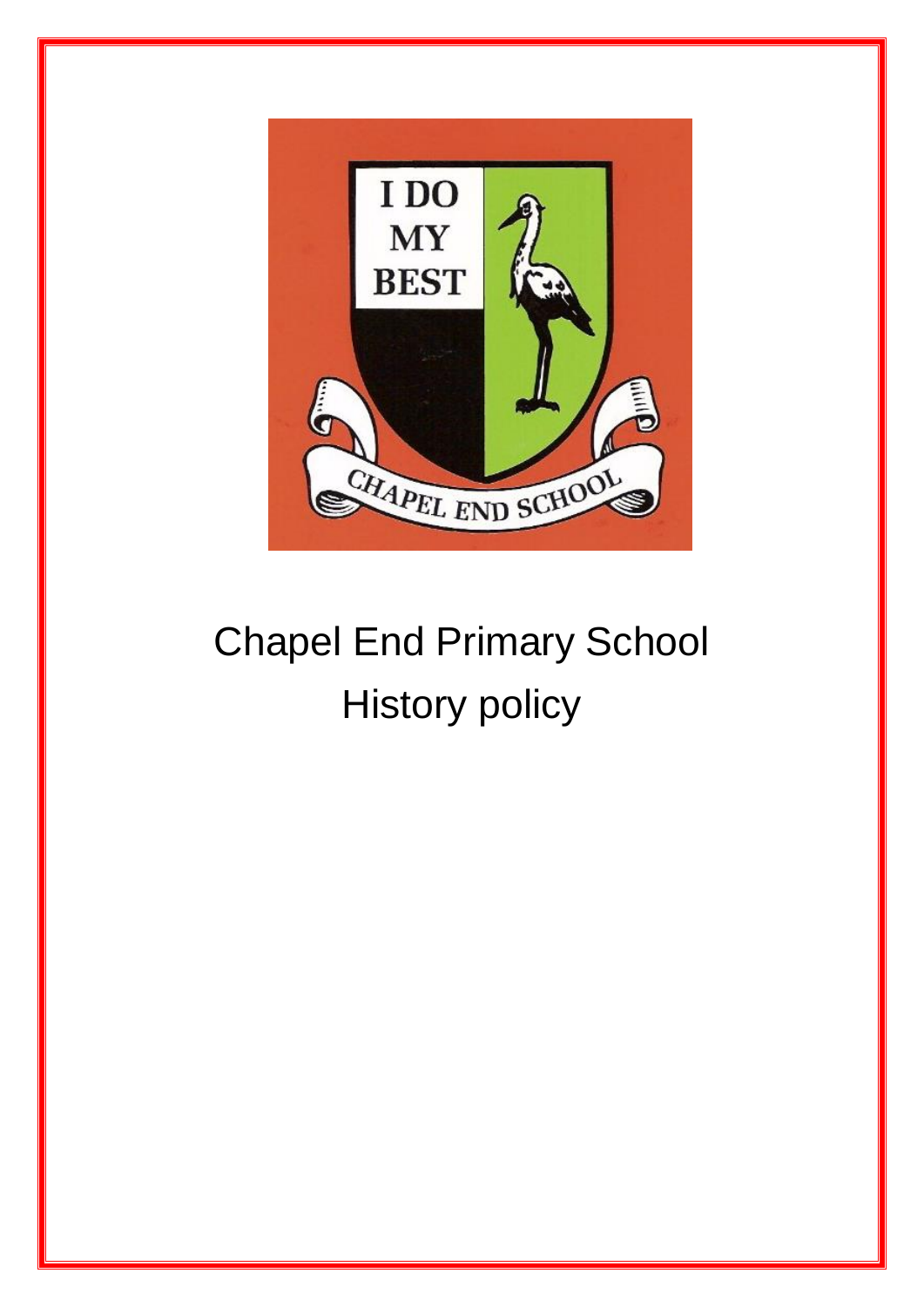## **'Mission Statement.'**

**We aim to provide our children with the highest possible standard of education, through quality teaching and learning, in a happy caring environment.**

**We will do the best WE can to enable our children to do the best THEY can.** 

| This policy was approved by: | <b>Full Governors</b> |
|------------------------------|-----------------------|
| Date                         | Spring 2021           |
| <b>Review Date</b>           | 2024                  |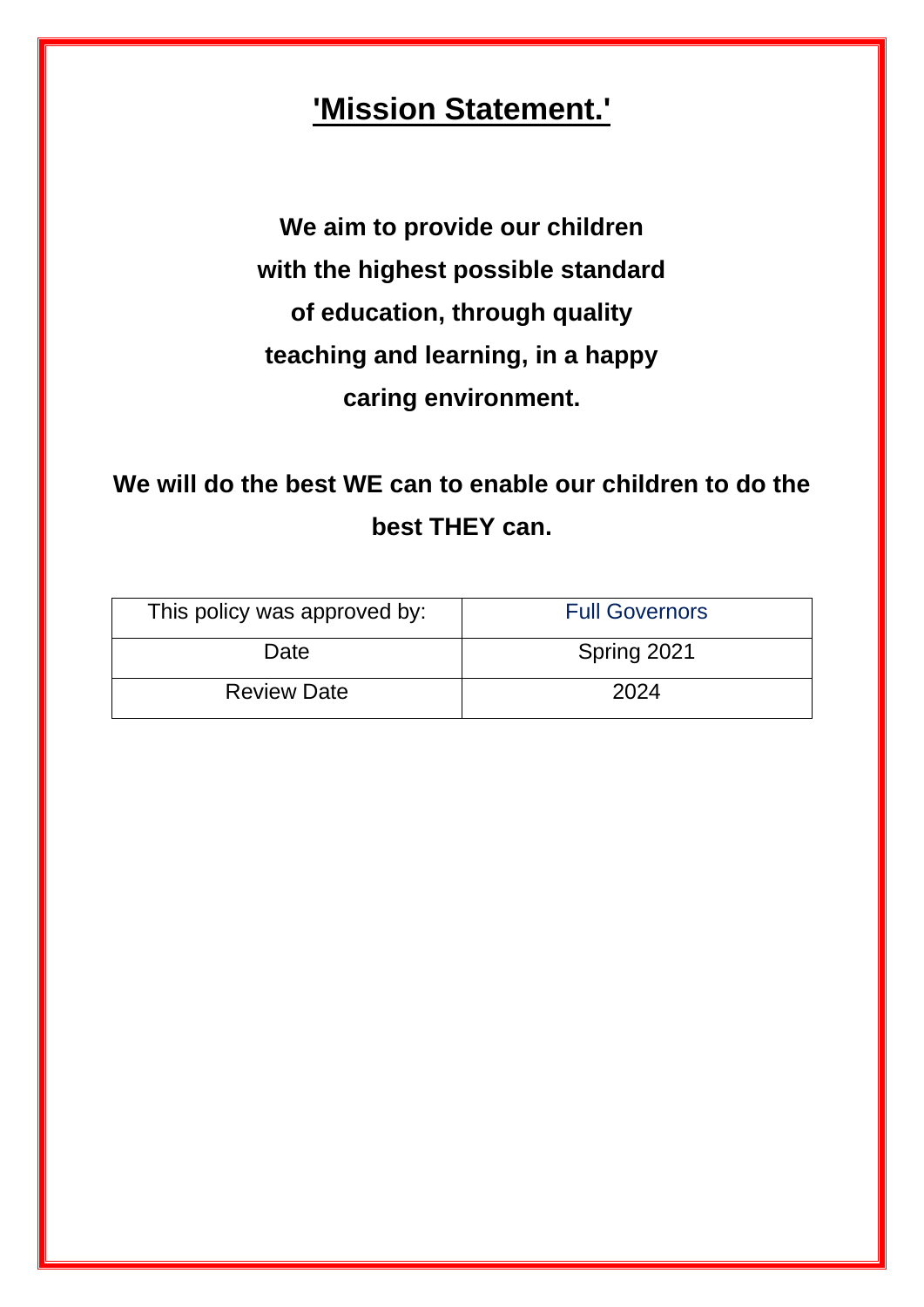#### **Intent**

At Chapel End Primary School, we aim to stimulate our children's curiosity about the past. We use their spark of enthusiasm to ignite a curriculum which aspires to provide opportunities in asking questions and exploring the why, how, who and when of historical events people and places. We begin with local history and expand to places far and wide, all of the time, developing our children's respect and tolerance of different cultures around the world. By studying significant people and events of the past, we endeavour to inspire our children to have aspirations on a global scale. Our teaching and learning approach, incorporates open questions and opportunities for research with the aim of developing young, independent and resilient historians. Through learning about events in history, we aim to support our children in holding hands with the past as they move into the future as responsible global citizens.

#### *We will do the best WE can to enable our children to do the best THEY can.*

#### **Aims and objectives:**

The aims and objectives of learning history in primary school are:

- · to foster an interest and enthusiasm in learning about the past;
- · to introduce young children to local, British and global history in a way that is varied, enjoyable and fun;

· to help children develop their awareness of cultural differences in other countries as well as the impact of significant individuals in history, including women;

· to develop their speaking and listening skills as well as the confidence to ask questions;

· to provide pupils with opportunities for independent research in order that they are able to answer the questions they pose.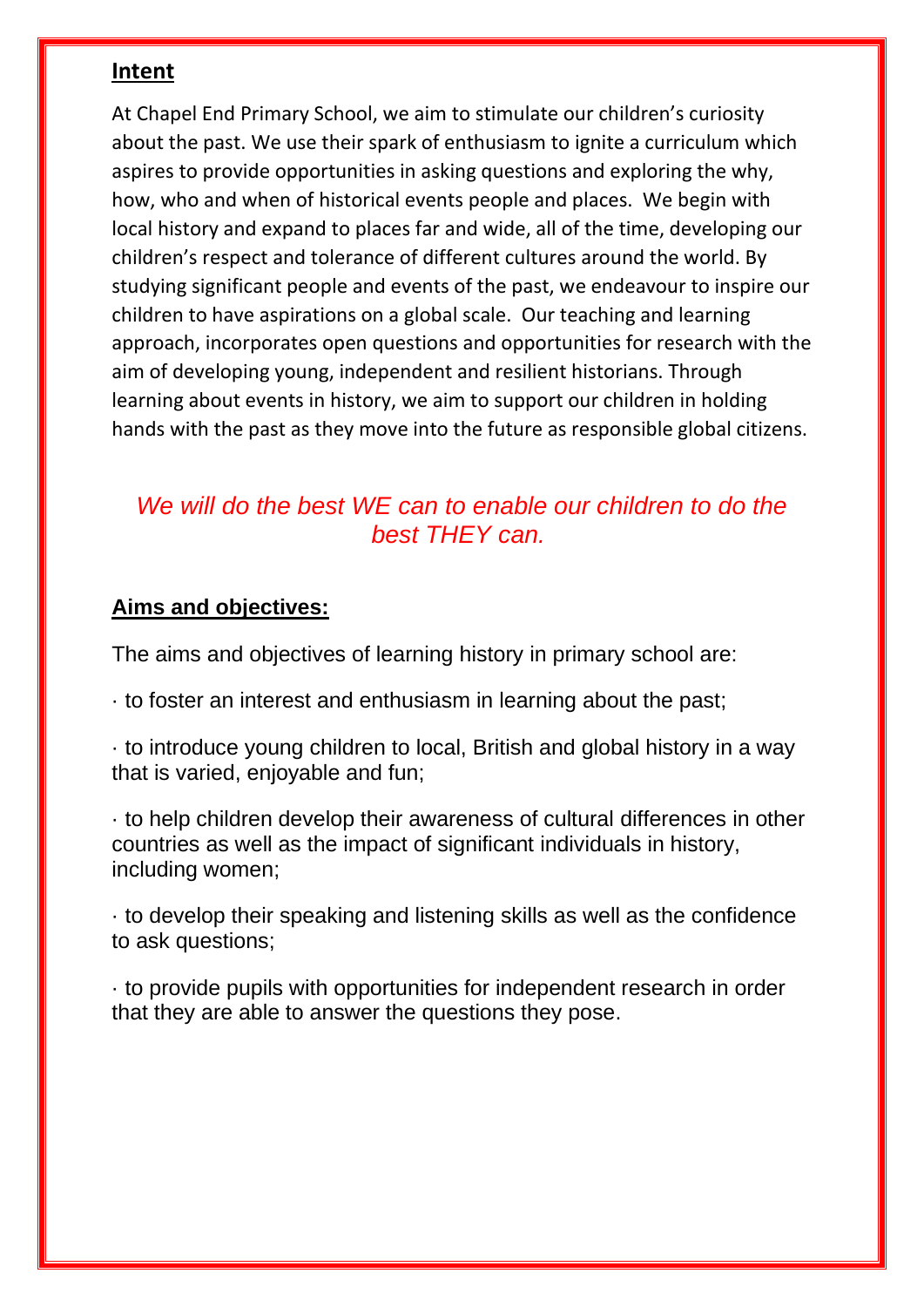#### **Implementation**

#### **The Curriculum**

- At Chapel End Primary School, we use a Curriculum overview constructed from National Curriculum objectives to ensure topics are curriculum compliant and delivered in chronological order from Year 3 to Year 6.
- Knowledge, skills and vocabulary are planned across Years 1 to 6 to ensure that there is effective progression, challenge and differentiation.
- In the Summer term an additional local history unit is also delivered in Years 3-6, enhancing the children's knowledge of where they live.
- Pupils are taught to use I.C.T, as well as other primary and secondary sources, to research the past and to answer questions.
- The design of the curriculum allows for effective links with other subjects, particularly English and geography.
- The history curriculum also celebrates the impact of significant individuals, including women and people/communities of different race and culture.
- The British values of respect and tolerance are threaded throughout the curriculum.

## **Organisation**

- History takes place every other half term in rotation with Geography.
- When a History unit is being covered it is taught for 1 hour each week in Years 1 to 6.
- Children record their learning in their History book. In Key Stage 2 they have 2 books as they complete their leaning journey. Book 1 in Years 1 and 2; book 2 in Years 3 and 4 and book 3 in Years 5 and 6
- Each unit of work begins with a knowledge organiser which details: vocabulary, skills and key knowledge.
- The first lesson of every unit focuses on placing the period that is to be studied on a timeline in relation to topics that have been taught in previous years. This continually supports children's chronological understanding as the move up through the school.
- The final lesson in each topic gives the opportunity for children to show how much they have learned in an open ended task often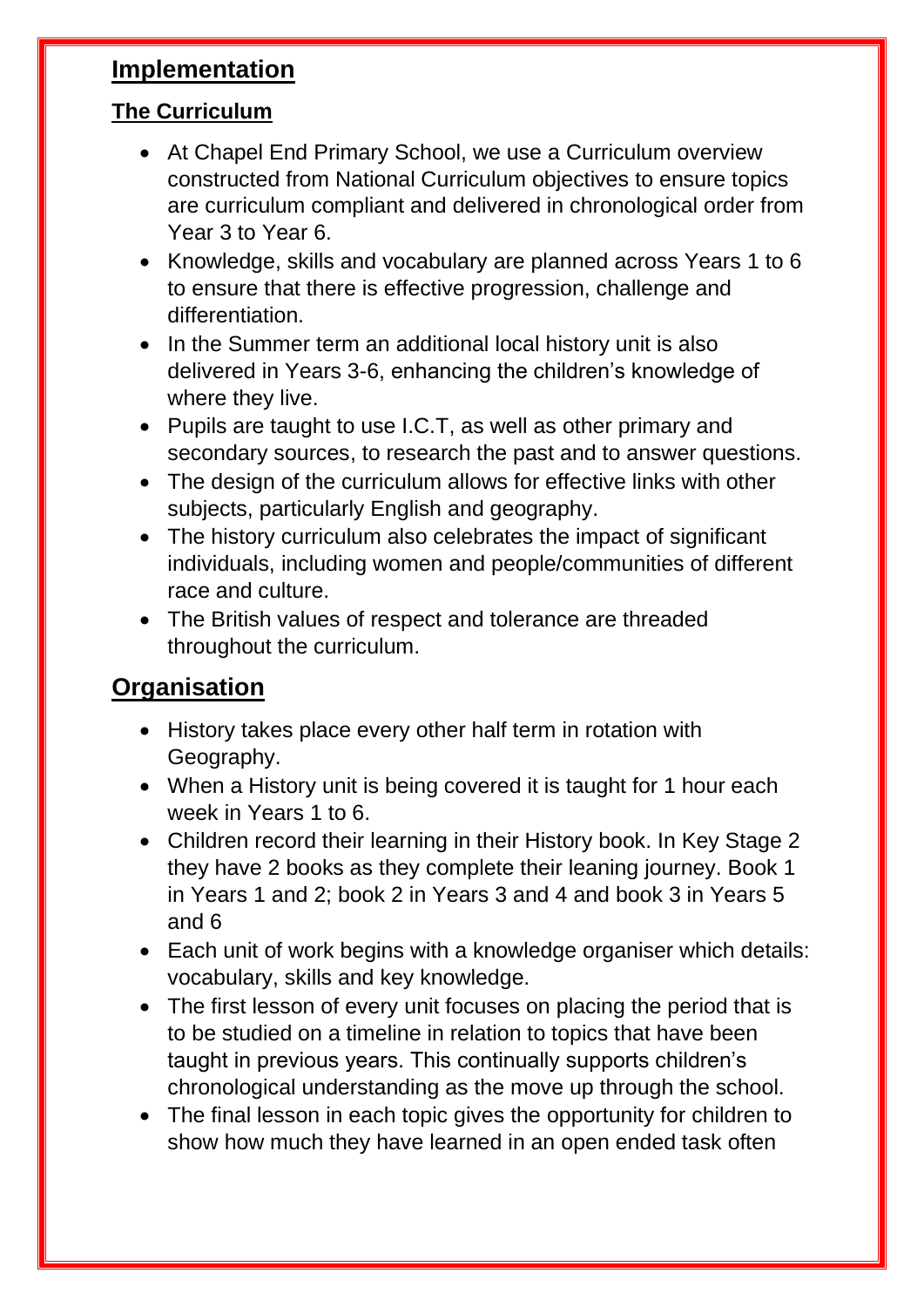comparing the unit that they have just studied to ones that they have studied in previous year groups.

### **Planning**

- Teachers plan using the wealth of resources we are fortunate to have in school as well as planning websites such as 'PlanBee'
- Teachers use their curriculum overview, skills progression, vocabulary progression, knowledge of their cohort and areas that interest them personally to plan lessons that are fun, relevant and inspirational.
- Basic skills are incorporated into lessons but do not override the historical focus of any session.
- 'Hands on' tasks are provided with photographic evidence being used if children do not record using written work.
- Staff choose which activities best suit the needs of their class. They also choose the level of support individuals may need.

## **Teaching and Learning**

- Lessons are delivered using a variety of approaches including role play, videos, stories, quizzes, written and 'hands on' activities.
- Every lesson must contain opportunities for children to use their speaking and listening skills.
- Pupils are encouraged to ask questions about the past and find answers through independent research.
- Lessons will give children opportunities to apply their basic skills in reading, writing and Maths.
- Lessons will develop children's ability to use historical enquiry in order to find out about the past.

## **Assessment and feedback**

- Children's attainment and progress is assessed in each lesson.
- Staff use individual knowledge organisers to highlight when a child has achieved an objective.
- Written work will receive the appropriate following feedback:
	- $\triangleright$  Child asked to correct a mistake in a coloured pen.
	- ➢ Child challenged with an extension question linked to what they have learned and supported by blooms taxonomy.
	- $\triangleright$  Knowledge organiser highlighted.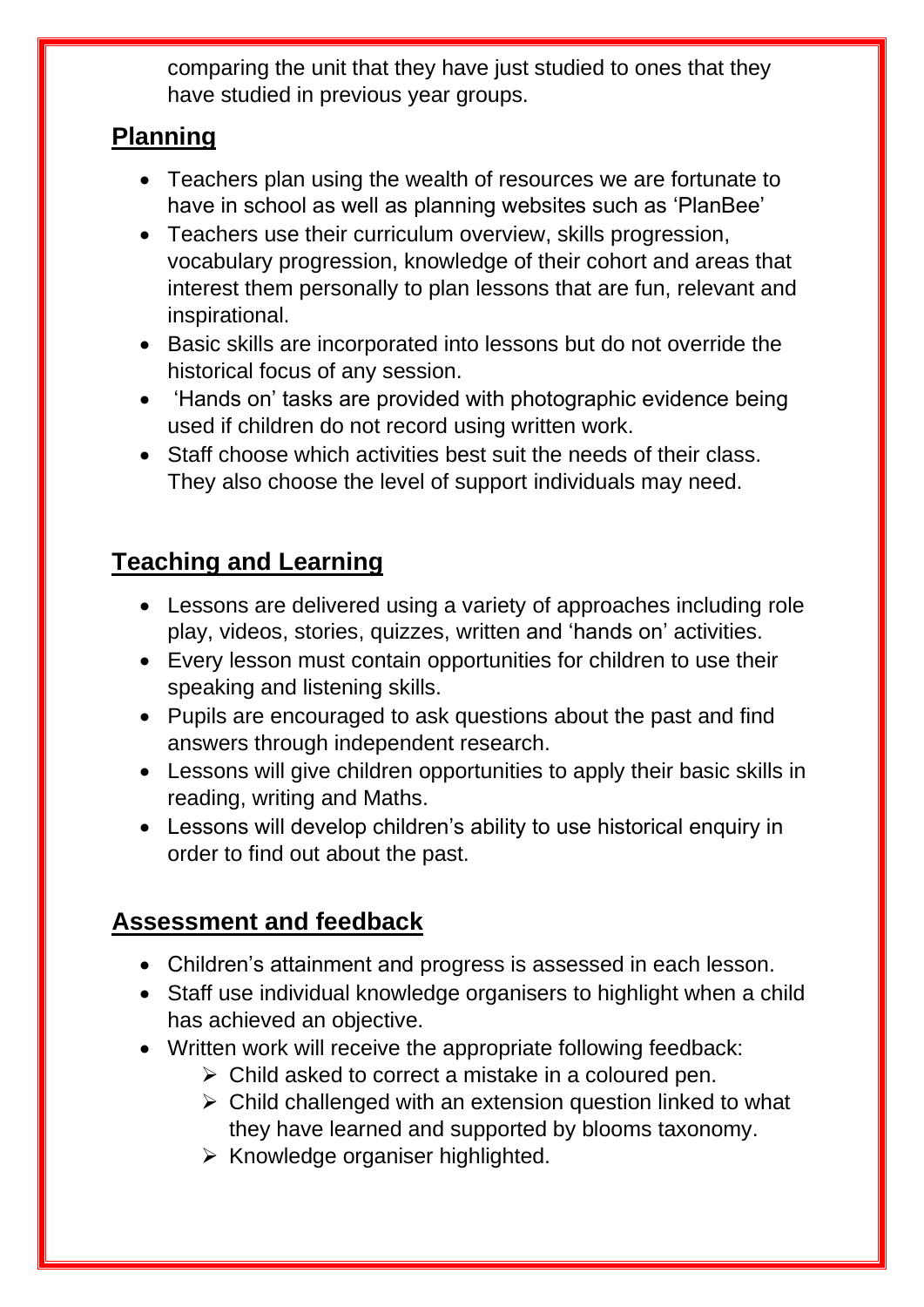$\triangleright$  An indication as to how much support has been given to the child in relation to writing.

## **Monitoring**

- Progress and achievement in history will be monitored in the following ways:
	- ➢ Autumn Term: Knowledge organiser review and data analysis and book scrutiny
	- ➢ Spring Term: Knowledge organiser review and data analysis and pupil interviews
	- ➢ Summer Term: Knowledge organiser review and data analysis

## **Roles and responsibilities**

#### Pupils

- It is the role of every pupil to engage with every lesson and '*DO THE BEST THEY CAN'*
- Children are responsible for presenting work to the highest standards possible.
- Children are responsible for responding to teacher feedback.

#### **Teachers**

- Use the wealth or resources, including those online to challenge their current class.
- Continue develop and broaden their own subject knowledge.
- Deliver lessons that are fun and offer a wide range of teaching and learning approaches such as: role play, videos, stories, quizzes, 'hands on' and written activities.
- Provide children with opportunities to develop their speaking and listening skills.
- Assess work and provide feedback that supports the development of learning.
- Review knowledge organisers to ascertain the attainment and progress of each child within their class.
- Seek out CPD opportunities to improve their own subject knowledge.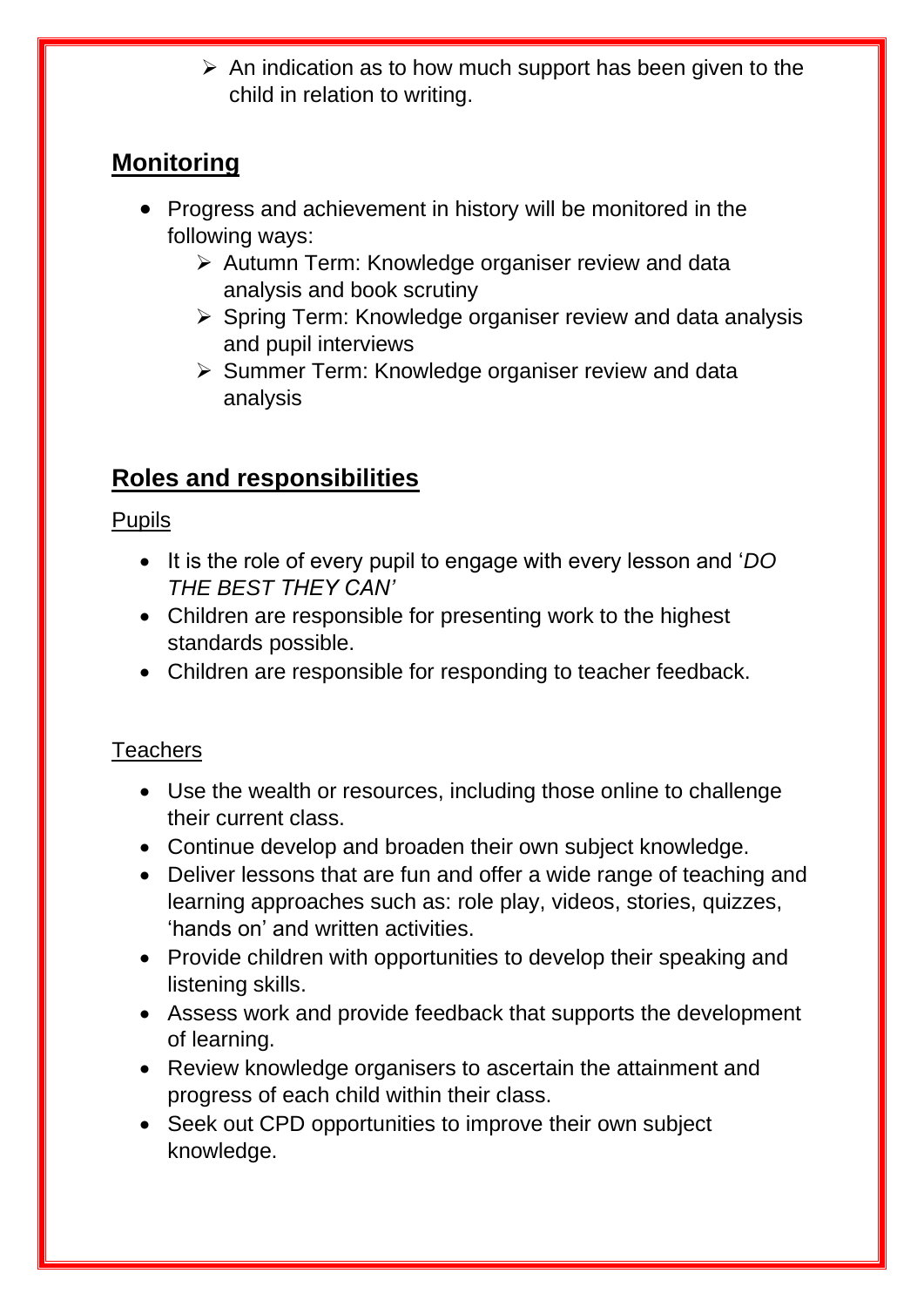- Report back to the co-ordinator, particularly regarding the need for additional resources.
- Use display opportunities to celebrate the children's history work.
- Subject Leader
	- Create a subject intent statement with the staff.
	- Write the history policy and update it every 2 years.
	- Ensure that knowledge, skills and vocabulary are progressive across the Key Stage 2.
	- Ensure that links are made with other curriculum areas.
	- Monitor the progress and attainment of children in history.
	- Support teaching staff in accelerating the learning of children identified in the monitoring process.
	- Organise enrichment activities linked to history.
	- Create knowledge organiser templates for each unit of work.
	- Report to Governors regarding the teaching and learning of history at Chapel End Primary School.
	- Use a yearly budget for history to ensure that resources are in place to allow for the effective delivery of the curriculum.
	- Research new developments in history and adapt the curriculum accordingly.

#### Head teacher

- To ensure that the subject leader in undertaking their duties.
- To monitor attainment and progress and use this to plan the overall direction of the subject with the subject leader.
- To provide the subject leader with CPD to ensure that they are capable in their role.

#### **Governors**

- Receive annual reviews relating to the subject from the subject leader.
- Monitor that the Head teacher and subject leader are carrying out their duties effectively.